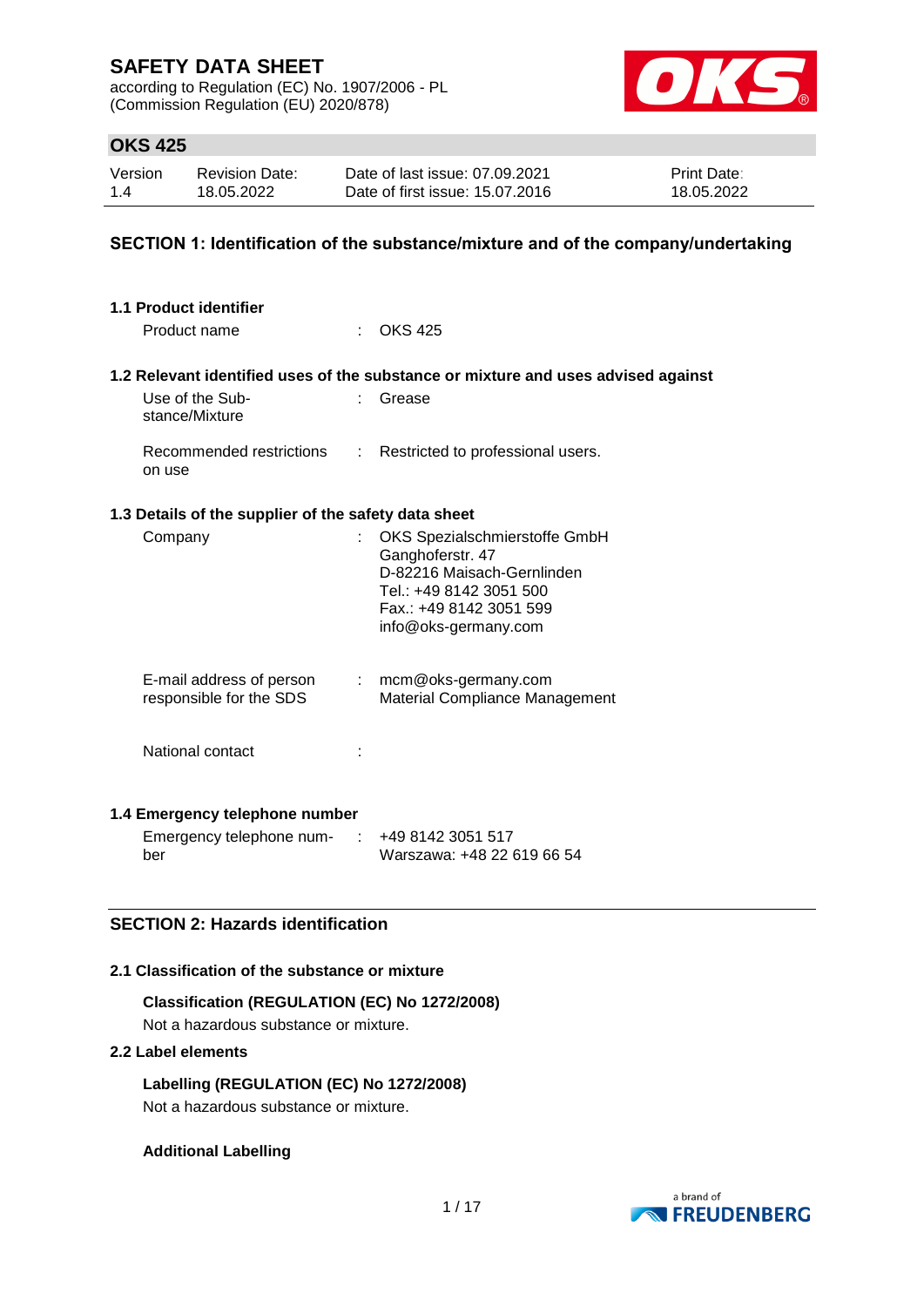according to Regulation (EC) No. 1907/2006 - PL (Commission Regulation (EU) 2020/878)



# **OKS 425**

| Version | <b>Revision Date:</b> | Date of last issue: 07.09.2021  | <b>Print Date:</b> |
|---------|-----------------------|---------------------------------|--------------------|
| 1.4     | 18.05.2022            | Date of first issue: 15.07.2016 | 18.05.2022         |

EUH210 Safety data sheet available on request.

### **2.3 Other hazards**

This substance/mixture contains no components considered to be either persistent, bioaccumulative and toxic (PBT), or very persistent and very bioaccumulative (vPvB) at levels of 0.1% or higher.

Ecological information: The substance/mixture does not contain components considered to have endocrine disrupting properties according to REACH Article 57(f) or Commission Delegated regulation (EU) 2017/2100 or Commission Regulation (EU) 2018/605 at levels of 0.1% or higher.

Toxicological information: The substance/mixture does not contain components considered to have endocrine disrupting properties according to REACH Article 57(f) or Commission Delegated regulation (EU) 2017/2100 or Commission Regulation (EU) 2018/605 at levels of 0.1% or higher.

## **SECTION 3: Composition/information on ingredients**

### **3.2 Mixtures**

Chemical nature : Synthetic hydrocarbon oil special calcium soap

### **Components**

| Chemical name                                                                                                       | CAS-No.<br>EC-No.<br>Index-No.<br><b>Registration number</b> | Classification            | specific concen-<br>tration limit<br>M-Factor<br><b>Notes</b><br>Acute toxicity<br>estimate | Concentration<br>(% w/w) |
|---------------------------------------------------------------------------------------------------------------------|--------------------------------------------------------------|---------------------------|---------------------------------------------------------------------------------------------|--------------------------|
| 1,3,4-Thiadiazolidine-<br>2,5-dithione, reaction<br>products with hydro-<br>gen peroxide and tert-<br>dodecanethiol | 939-692-2<br>01-2119983498-16-<br><b>XXXX</b>                | Aquatic Chronic3;<br>H412 |                                                                                             | $>= 1 - 2.5$             |

For explanation of abbreviations see section 16.

## **SECTION 4: First aid measures**

#### **4.1 Description of first aid measures**

If inhaled : Remove person to fresh air. If signs/symptoms continue, get medical attention. Keep patient warm and at rest. If breathing is irregular or stopped, administer artificial respiration.

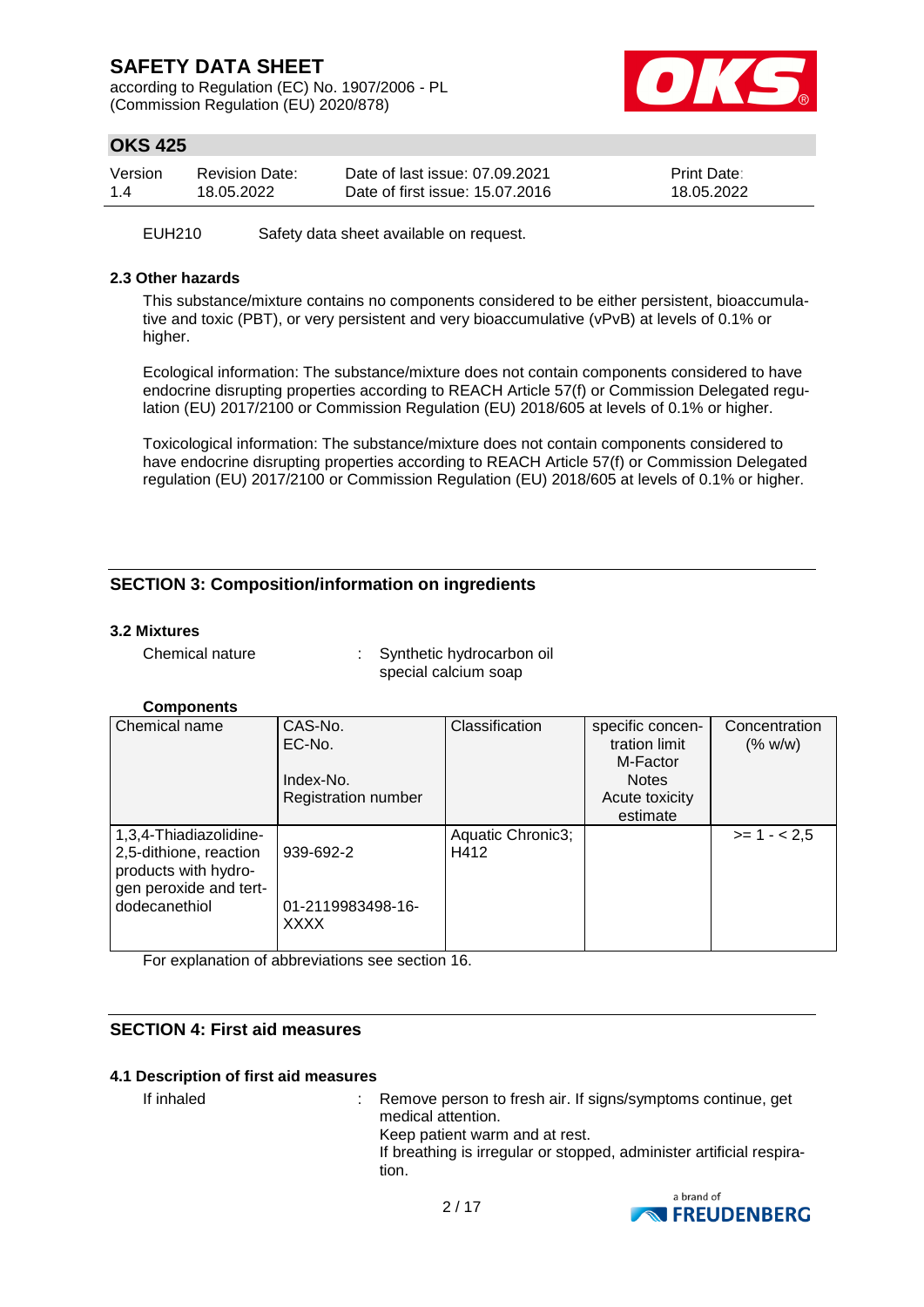according to Regulation (EC) No. 1907/2006 - PL (Commission Regulation (EU) 2020/878)



# **OKS 425**

| Version<br>1.4 | <b>Revision Date:</b><br>18.05.2022 | Date of last issue: 07.09.2021<br>Date of first issue: 15.07.2016                                                                                  | Print Date:<br>18.05.2022 |
|----------------|-------------------------------------|----------------------------------------------------------------------------------------------------------------------------------------------------|---------------------------|
|                |                                     |                                                                                                                                                    |                           |
|                | In case of skin contact             | : Remove contaminated clothing. If irritation develops, get med-<br>ical attention.<br>Wash off with soap and water.                               |                           |
|                | In case of eye contact              | : Rinse immediately with plenty of water, also under the eyelids,<br>for at least 10 minutes.<br>If eye irritation persists, consult a specialist. |                           |
|                | If swallowed                        | Move the victim to fresh air.<br>Do not induce vomiting without medical advice.                                                                    |                           |
|                |                                     | 4.2 Most important symptoms and effects, both acute and delayed                                                                                    |                           |
|                | Symptoms                            | : No information available.                                                                                                                        |                           |
| <b>Risks</b>   |                                     | None known.                                                                                                                                        |                           |
|                |                                     | 4.3 Indication of any immediate medical attention and special treatment needed                                                                     |                           |
|                | Treatment                           | No information available.                                                                                                                          |                           |

## **SECTION 5: Firefighting measures**

#### **5.1 Extinguishing media**

| Suitable extinguishing media      | Use water spray, alcohol-resistant foam, dry chemical or car-<br>bon dioxide. |
|-----------------------------------|-------------------------------------------------------------------------------|
| Unsuitable extinguishing<br>media | : High volume water jet                                                       |

#### **5.2 Special hazards arising from the substance or mixture**

| Hazardous combustion prod- : Carbon oxides |                       |
|--------------------------------------------|-----------------------|
| ucts                                       | Nitrogen oxides (NOx) |
|                                            | Metal oxides          |

#### **5.3 Advice for firefighters**

| Special protective equipment<br>for firefighters | In the event of fire, wear self-contained breathing apparatus.<br>Use personal protective equipment. Exposure to decomposi-<br>tion products may be a hazard to health. |
|--------------------------------------------------|-------------------------------------------------------------------------------------------------------------------------------------------------------------------------|
| Further information                              | Standard procedure for chemical fires.                                                                                                                                  |

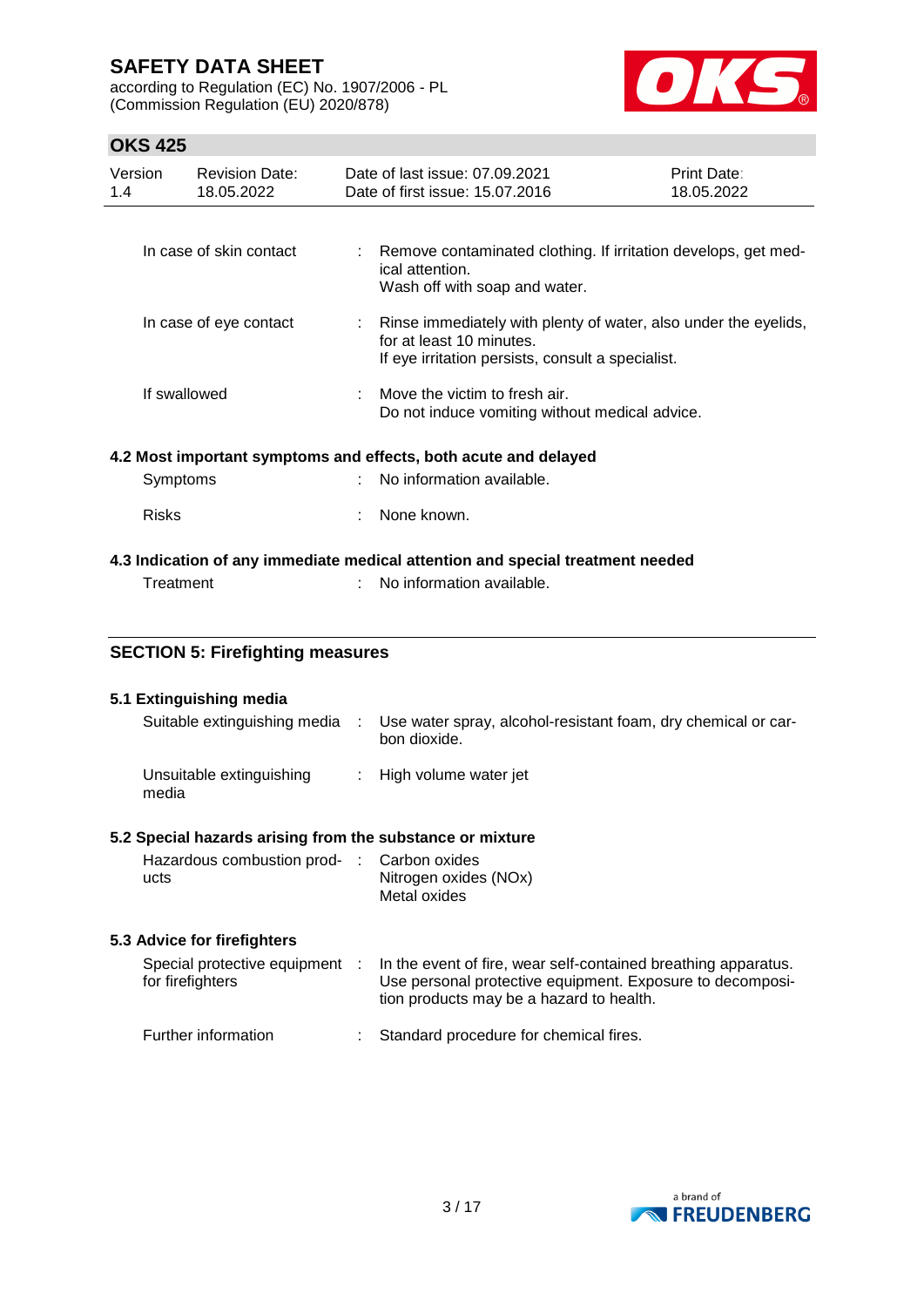according to Regulation (EC) No. 1907/2006 - PL (Commission Regulation (EU) 2020/878)



# **OKS 425**

| Version | <b>Revision Date:</b> | Date of last issue: 07.09.2021  | <b>Print Date:</b> |
|---------|-----------------------|---------------------------------|--------------------|
| 1.4     | 18.05.2022            | Date of first issue: 15.07.2016 | 18.05.2022         |

### **SECTION 6: Accidental release measures**

#### **6.1 Personal precautions, protective equipment and emergency procedures**

| Personal precautions | Evacuate personnel to safe areas.<br>Use the indicated respiratory protection if the occupational<br>exposure limit is exceeded and/or in case of product release<br>(dust).<br>Do not breathe vapours, aerosols.<br>Refer to protective measures listed in sections 7 and 8. |
|----------------------|-------------------------------------------------------------------------------------------------------------------------------------------------------------------------------------------------------------------------------------------------------------------------------|
|                      |                                                                                                                                                                                                                                                                               |

### **6.2 Environmental precautions**

| Environmental precautions | . Try to prevent the material from entering drains or water<br>courses.<br>Local authorities should be advised if significant spillages<br>cannot be contained. |
|---------------------------|-----------------------------------------------------------------------------------------------------------------------------------------------------------------|
|                           |                                                                                                                                                                 |

### **6.3 Methods and material for containment and cleaning up**

| Methods for cleaning up | Clean up promptly by sweeping or vacuum.          |
|-------------------------|---------------------------------------------------|
|                         | Keep in suitable, closed containers for disposal. |

#### **6.4 Reference to other sections**

For personal protection see section 8.

### **SECTION 7: Handling and storage**

| 7.1 Precautions for safe handling                                               |                                                                                                                                                                                                                                                                                                                                |
|---------------------------------------------------------------------------------|--------------------------------------------------------------------------------------------------------------------------------------------------------------------------------------------------------------------------------------------------------------------------------------------------------------------------------|
| Advice on safe handling<br>÷.                                                   | For personal protection see section 8.<br>Smoking, eating and drinking should be prohibited in the ap-<br>plication area.<br>Wash hands and face before breaks and immediately after<br>handling the product.                                                                                                                  |
| Hygiene measures                                                                | Wash face, hands and any exposed skin thoroughly after<br>handling.                                                                                                                                                                                                                                                            |
| 7.2 Conditions for safe storage, including any incompatibilities                |                                                                                                                                                                                                                                                                                                                                |
| Requirements for storage<br>$\mathcal{L}^{\mathcal{L}}$<br>areas and containers | Store in original container. Keep container closed when not in<br>use. Keep in a dry, cool and well-ventilated place. Containers<br>which are opened must be carefully resealed and kept upright<br>to prevent leakage. Store in accordance with the particular<br>national regulations. Keep in properly labelled containers. |
| 7.3 Specific end use(s)<br>Specific use(s)                                      | Specific instructions for handling, not required.                                                                                                                                                                                                                                                                              |
|                                                                                 |                                                                                                                                                                                                                                                                                                                                |

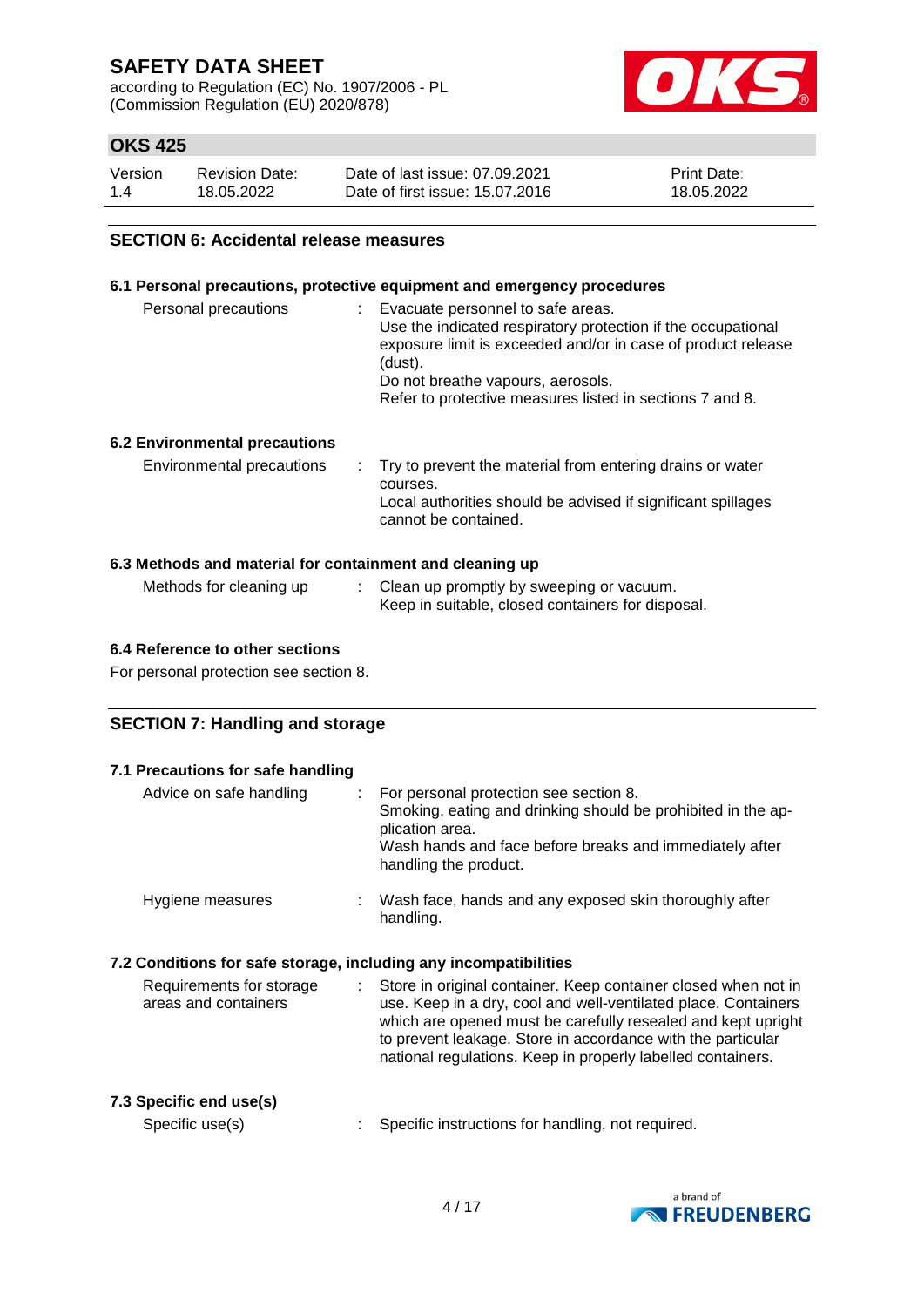according to Regulation (EC) No. 1907/2006 - PL (Commission Regulation (EU) 2020/878)



# **OKS 425**

| Version | <b>Revision Date:</b> | Date of last issue: 07.09.2021  | <b>Print Date:</b> |
|---------|-----------------------|---------------------------------|--------------------|
| 1.4     | 18.05.2022            | Date of first issue: 15.07.2016 | 18.05.2022         |

### **SECTION 8: Exposure controls/personal protection**

#### **8.1 Control parameters**

Contains no substances with occupational exposure limit values.

#### **Derived No Effect Level (DNEL) according to Regulation (EC) No. 1907/2006:**

| Substance name                                                                                                      | End Use | Exposure routes | Potential health ef-<br>fects | Value                  |
|---------------------------------------------------------------------------------------------------------------------|---------|-----------------|-------------------------------|------------------------|
| calcium di(acetate)                                                                                                 | Workers | Inhalation      | Long-term systemic<br>effects | 1020,28<br>mg/m3       |
|                                                                                                                     | Workers | Inhalation      | Acute systemic ef-<br>fects   | 6121,68<br>mg/m3       |
|                                                                                                                     | Workers | Skin contact    | Long-term systemic<br>effects | 11,57 mg/kg            |
|                                                                                                                     | Workers | Skin contact    | Acute systemic ef-<br>fects   | 69,44 mg/kg            |
| 1,3,4-Thiadiazolidine-<br>2,5-dithione, reaction<br>products with hydro-<br>gen peroxide and tert-<br>dodecanethiol | Workers | Inhalation      |                               | 4,408 mg/m3            |
|                                                                                                                     | Workers | Dermal          |                               | $6,25$ mg/kg<br>bw/day |
| $bis(4-(1,1,3,3-$<br>tetramethyl-<br>butyl)phenyl)amine                                                             | Workers | Inhalation      | Long-term systemic<br>effects | $4,11 \, \text{mg/m3}$ |
|                                                                                                                     | Workers | Skin contact    | Long-term systemic<br>effects | $1,17$ mg/kg<br>bw/day |

**Predicted No Effect Concentration (PNEC) according to Regulation (EC) No. 1907/2006:**

| Substance name                                                                                                 | <b>Environmental Compartment</b>          | Value             |
|----------------------------------------------------------------------------------------------------------------|-------------------------------------------|-------------------|
| calcium di(acetate)                                                                                            | Fresh water                               | $0,964$ mg/l      |
|                                                                                                                | Marine water                              | $0,096$ mg/l      |
|                                                                                                                | Microbiological Activity in Sewage Treat- | 700 mg/l          |
|                                                                                                                | ment Systems                              |                   |
|                                                                                                                | Fresh water sediment                      | 0,726 mg/kg       |
|                                                                                                                | Marine sediment                           | $0,073$ mg/kg     |
|                                                                                                                | Soil                                      | 0,154 mg/kg       |
| 1,3,4-Thiadiazolidine-2,5-<br>dithione, reaction products with<br>hydrogen peroxide and tert-<br>dodecanethiol | Fresh water                               | $0,041$ mg/l      |
|                                                                                                                | Marine water                              | 0,0041 mg/l       |
|                                                                                                                | Fresh water sediment                      | 380,62 mg/kg      |
|                                                                                                                | Marine sediment                           | 38,06 mg/kg       |
|                                                                                                                | Sewage treatment plant                    | 8000 mg/l         |
|                                                                                                                | Soil                                      | 308,98 mg/kg      |
| $bis(4-(1,1,3,3-$                                                                                              | Fresh water                               | $0,00002 \mu g/l$ |
| tetramethylbutyl)phenyl)amine                                                                                  |                                           |                   |
|                                                                                                                | Marine water                              | 0,000002 µg/l     |
|                                                                                                                | Fresh water sediment                      | 0,00467 mg/kg     |

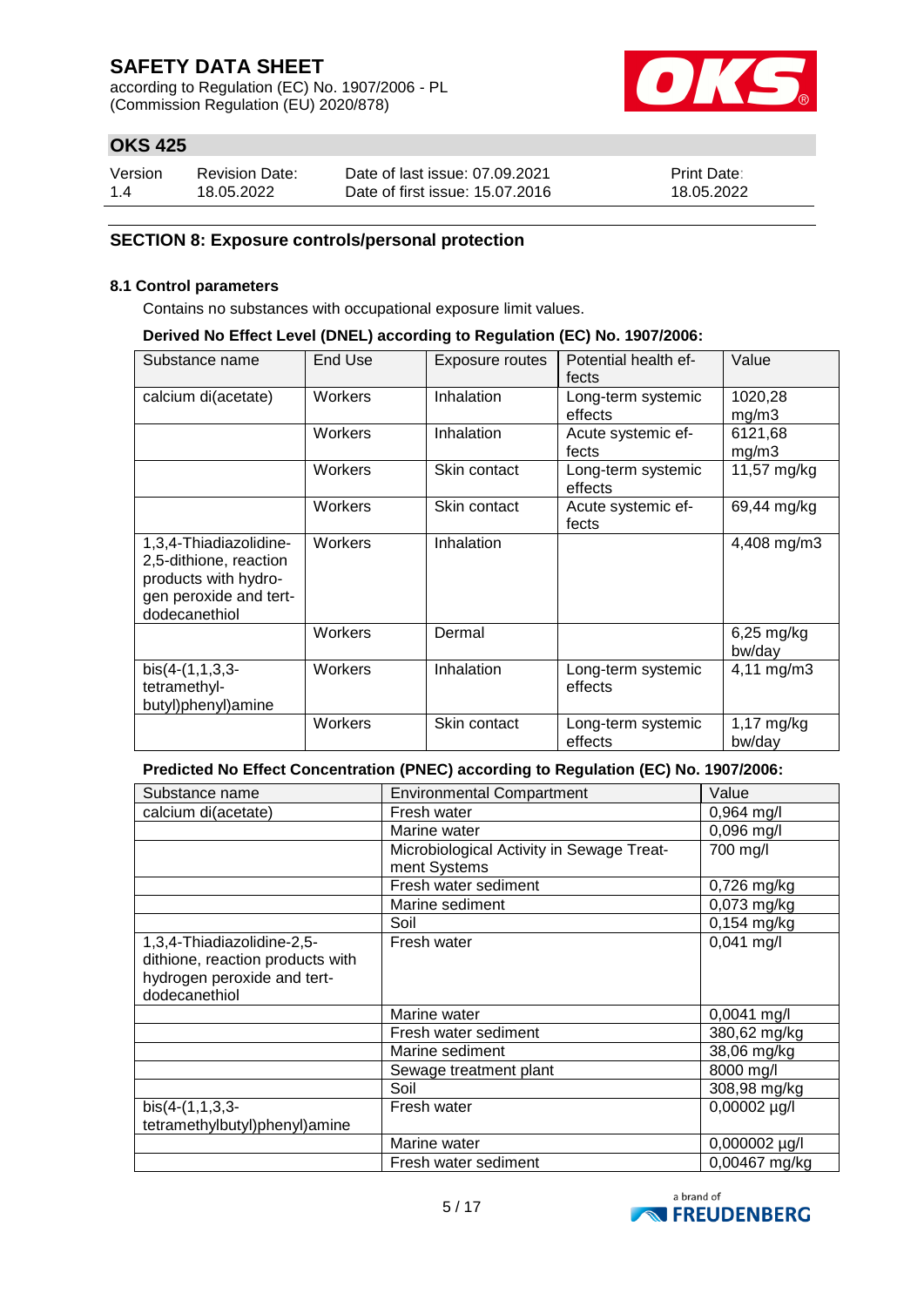according to Regulation (EC) No. 1907/2006 - PL (Commission Regulation (EU) 2020/878)



# **OKS 425**

| Version<br>1.4 | <b>Revision Date:</b><br>18.05.2022                                   | Date of last issue: 07.09.2021<br>Date of first issue: 15.07.2016                                                                                                                                                                                                                                                                                                            | <b>Print Date:</b><br>18.05.2022 |
|----------------|-----------------------------------------------------------------------|------------------------------------------------------------------------------------------------------------------------------------------------------------------------------------------------------------------------------------------------------------------------------------------------------------------------------------------------------------------------------|----------------------------------|
|                |                                                                       | Marine sediment<br>Soil                                                                                                                                                                                                                                                                                                                                                      | 0,000467 mg/kg                   |
|                | 8.2 Exposure controls                                                 |                                                                                                                                                                                                                                                                                                                                                                              | 0,000934 mg/kg                   |
| none           | <b>Engineering measures</b>                                           |                                                                                                                                                                                                                                                                                                                                                                              |                                  |
|                | Personal protective equipment                                         |                                                                                                                                                                                                                                                                                                                                                                              |                                  |
|                | Eye protection                                                        | Safety glasses with side-shields                                                                                                                                                                                                                                                                                                                                             |                                  |
|                | Hand protection<br>Material<br>Break through time<br>Protective index | Nitrile rubber<br>$> 10$ min<br>Class 1                                                                                                                                                                                                                                                                                                                                      |                                  |
|                | Remarks                                                               | For prolonged or repeated contact use protective gloves. The<br>break through time depends amongst other things on the<br>material, the thickness and the type of glove and therefore<br>has to be measured for each case.<br>The selected protective gloves have to satisfy the specifica-<br>tions of Regulation (EU) 2016/425 and the standard EN 374<br>derived from it. |                                  |
|                | Respiratory protection                                                | Not required; except in case of aerosol formation.                                                                                                                                                                                                                                                                                                                           |                                  |
|                | Filter type                                                           | Filter type P                                                                                                                                                                                                                                                                                                                                                                |                                  |
|                | Protective measures                                                   | The type of protective equipment must be selected according<br>to the concentration and amount of the dangerous substance<br>at the specific workplace.<br>Choose body protection in relation to its type, to the concen-<br>tration and amount of dangerous substances, and to the spe-<br>cific work-place.                                                                |                                  |

## **SECTION 9: Physical and chemical properties**

### **9.1 Information on basic physical and chemical properties**

| Physical state  |    | paste             |
|-----------------|----|-------------------|
| Colour          | ÷. | beige             |
| Odour           |    | characteristic    |
| Odour Threshold |    | No data available |
|                 |    |                   |



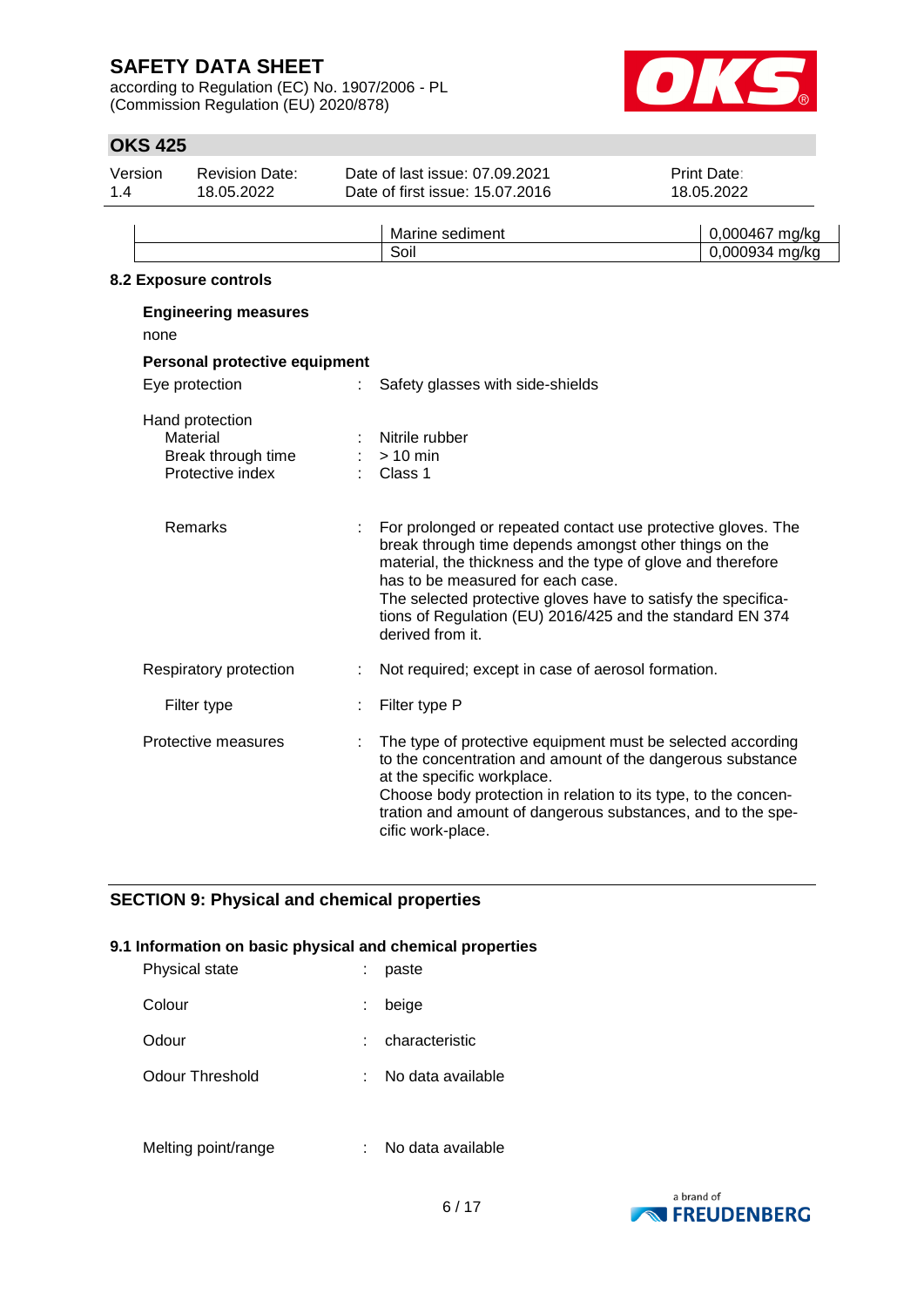according to Regulation (EC) No. 1907/2006 - PL (Commission Regulation (EU) 2020/878)



## **OKS 425**

| Version<br>1.4 | <b>Revision Date:</b><br>18.05.2022                 | Date of last issue: 07.09.2021<br>Date of first issue: 15.07.2016     | Print Date:<br>18.05.2022 |
|----------------|-----------------------------------------------------|-----------------------------------------------------------------------|---------------------------|
|                | Boiling point/boiling range                         | No data available<br>÷                                                |                           |
|                | Flammability (solid, gas)                           | <b>Combustible Solids</b><br>÷                                        |                           |
|                | Upper explosion limit / Upper<br>flammability limit | No data available<br>÷                                                |                           |
|                | Lower explosion limit / Lower<br>flammability limit | No data available<br>÷                                                |                           |
|                | Flash point                                         | Not applicable<br>÷                                                   |                           |
|                | Auto-ignition temperature                           | No data available                                                     |                           |
|                | Decomposition temperature                           | No data available<br>÷                                                |                           |
|                | pH                                                  | Not applicable                                                        |                           |
|                | Viscosity                                           |                                                                       |                           |
|                | Viscosity, dynamic                                  | No data available                                                     |                           |
|                | Viscosity, kinematic                                | Not applicable<br>÷                                                   |                           |
|                | Solubility(ies)<br>Water solubility                 | insoluble                                                             |                           |
|                | Solubility in other solvents                        | No data available<br>÷                                                |                           |
|                | Partition coefficient: n-<br>octanol/water          | No data available                                                     |                           |
|                | Vapour pressure                                     | < 0,001 hPa (20 $^{\circ}$ C)                                         |                           |
|                | Relative density                                    | 0,890(20 °C)<br>Reference substance: Water<br>The value is calculated |                           |
|                | Density                                             | $0,89$ g/cm3<br>÷<br>(20 °C)                                          |                           |
|                | <b>Bulk density</b>                                 | No data available                                                     |                           |
|                | Relative vapour density                             | No data available                                                     |                           |
|                | 9.2 Other information                               |                                                                       |                           |
|                | <b>Explosives</b>                                   | Not explosive                                                         |                           |
|                | Oxidizing properties                                | No data available                                                     |                           |
|                | Self-ignition                                       | No data available                                                     |                           |

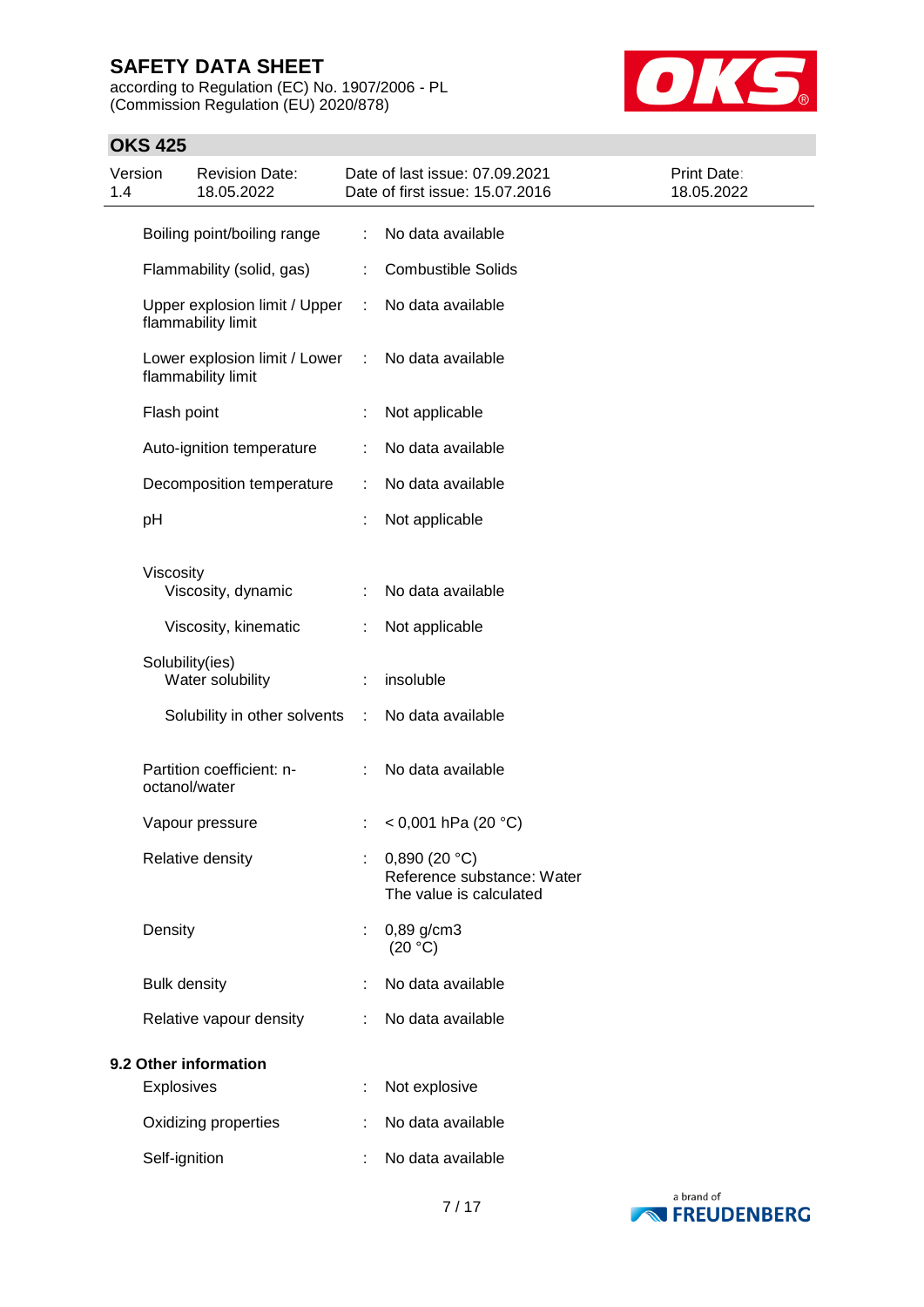according to Regulation (EC) No. 1907/2006 - PL (Commission Regulation (EU) 2020/878)



# **OKS 425**

| Version<br>1.4  | <b>Revision Date:</b><br>18.05.2022         | Date of last issue: 07.09.2021<br>Date of first issue: 15.07.2016 | Print Date:<br>18.05.2022 |
|-----------------|---------------------------------------------|-------------------------------------------------------------------|---------------------------|
|                 |                                             |                                                                   |                           |
|                 | Evaporation rate                            | No data available                                                 |                           |
|                 | Sublimation point                           | No data available                                                 |                           |
|                 |                                             |                                                                   |                           |
|                 | <b>SECTION 10: Stability and reactivity</b> |                                                                   |                           |
| 10.1 Reactivity |                                             |                                                                   |                           |
|                 | No hazards to be specially mentioned.       |                                                                   |                           |
|                 | <b>10.2 Chemical stability</b>              |                                                                   |                           |
|                 | Stable under normal conditions.             |                                                                   |                           |
|                 | 10.3 Possibility of hazardous reactions     |                                                                   |                           |
|                 | Hazardous reactions                         | No dangerous reaction known under conditions of normal use.       |                           |
|                 | <b>10.4 Conditions to avoid</b>             |                                                                   |                           |
|                 | Conditions to avoid                         | No conditions to be specially mentioned.                          |                           |
|                 | 10.5 Incompatible materials                 |                                                                   |                           |
|                 | Materials to avoid                          | No materials to be especially mentioned.                          |                           |

### **10.6 Hazardous decomposition products**

No decomposition if stored and applied as directed.

## **SECTION 11: Toxicological information**

### **11.1 Information on hazard classes as defined in Regulation (EC) No 1272/2008**

| <b>Acute toxicity</b>                        |    |                                                                                                                                        |
|----------------------------------------------|----|----------------------------------------------------------------------------------------------------------------------------------------|
| <b>Product:</b><br>Acute inhalation toxicity | t. | Remarks: This information is not available.                                                                                            |
| <b>Components:</b>                           |    |                                                                                                                                        |
| dodecanethiol:                               |    | 1,3,4-Thiadiazolidine-2,5-dithione, reaction products with hydrogen peroxide and tert-                                                 |
| Acute oral toxicity                          | ÷  | LD50 (Rat): $>$ 5.000 mg/kg                                                                                                            |
| Acute dermal toxicity                        | t. | LD50 (Rat): $> 2.000$ mg/kg<br>Method: OECD Test Guideline 402<br>Assessment: The substance or mixture has no acute dermal<br>toxicity |

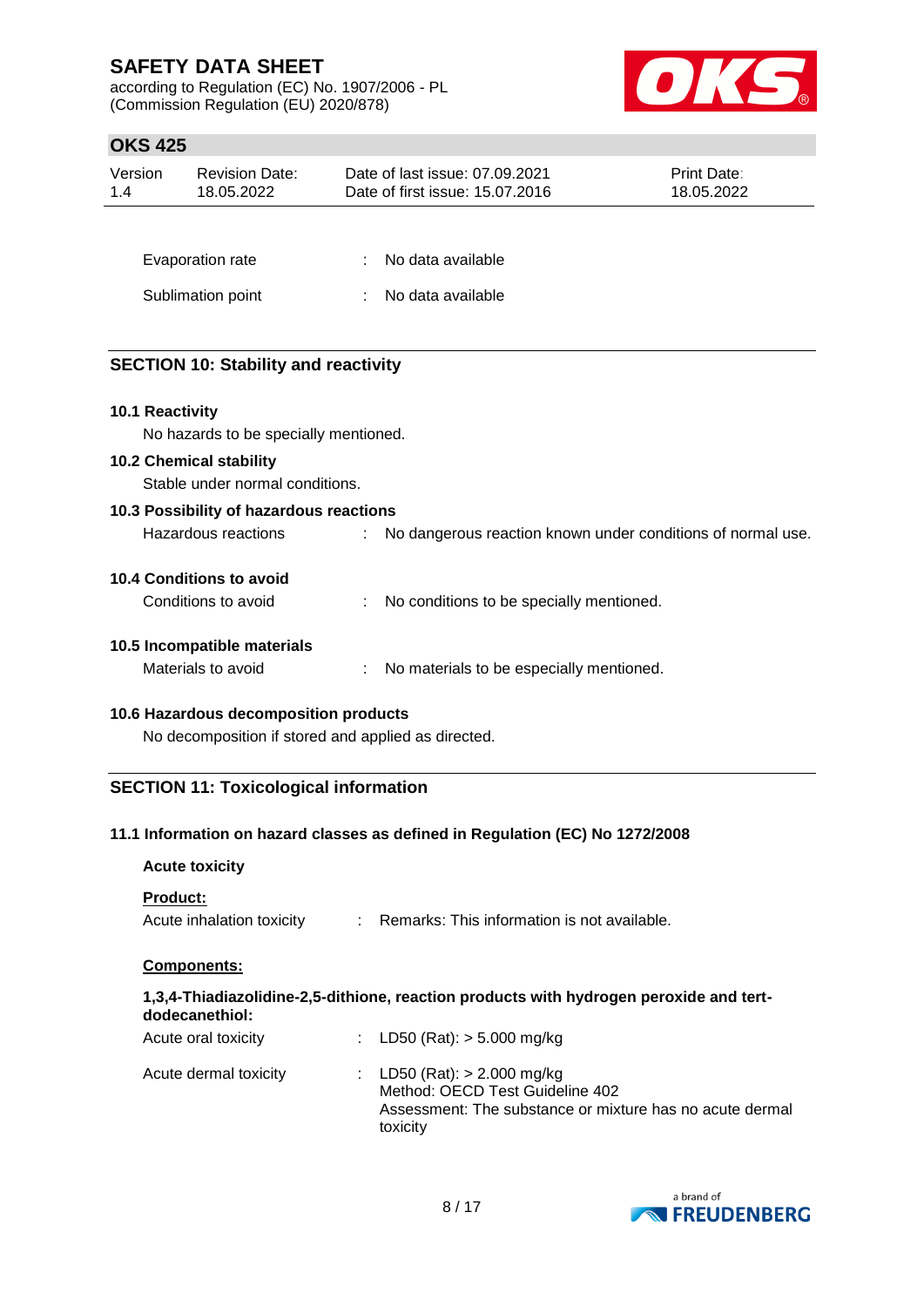according to Regulation (EC) No. 1907/2006 - PL (Commission Regulation (EU) 2020/878)



## **OKS 425**

| Version | <b>Revision Date:</b> | Date of last issue: 07.09.2021  | <b>Print Date:</b> |
|---------|-----------------------|---------------------------------|--------------------|
| 1.4     | 18.05.2022            | Date of first issue: 15.07.2016 | 18.05.2022         |

#### **Skin corrosion/irritation**

#### **Product:**

Remarks : This information is not available.

### **Components:**

#### **1,3,4-Thiadiazolidine-2,5-dithione, reaction products with hydrogen peroxide and tertdodecanethiol:**

| <b>Species</b> | : Rabbit             |
|----------------|----------------------|
| Assessment     | : No skin irritation |
| Result         | : No skin irritation |

#### **Serious eye damage/eye irritation**

### **Product:**

Remarks : This information is not available.

## **Components:**

#### **1,3,4-Thiadiazolidine-2,5-dithione, reaction products with hydrogen peroxide and tertdodecanethiol:**

| <b>Species</b> | : Rabbit            |
|----------------|---------------------|
| Assessment     | : No eye irritation |
| Result         | No eye irritation   |

#### **Respiratory or skin sensitisation**

#### **Product:**

Remarks : This information is not available.

### **Components:**

#### **1,3,4-Thiadiazolidine-2,5-dithione, reaction products with hydrogen peroxide and tertdodecanethiol:**

| <b>Species</b> | : Guinea pig                         |
|----------------|--------------------------------------|
| Assessment     | : Does not cause skin sensitisation. |
| Result         | : Does not cause skin sensitisation. |

#### **Germ cell mutagenicity**

#### **Product:**

| Genotoxicity in vitro | Remarks: No data available   |
|-----------------------|------------------------------|
| Genotoxicity in vivo  | : Remarks: No data available |

### **Carcinogenicity**

#### **Product:**

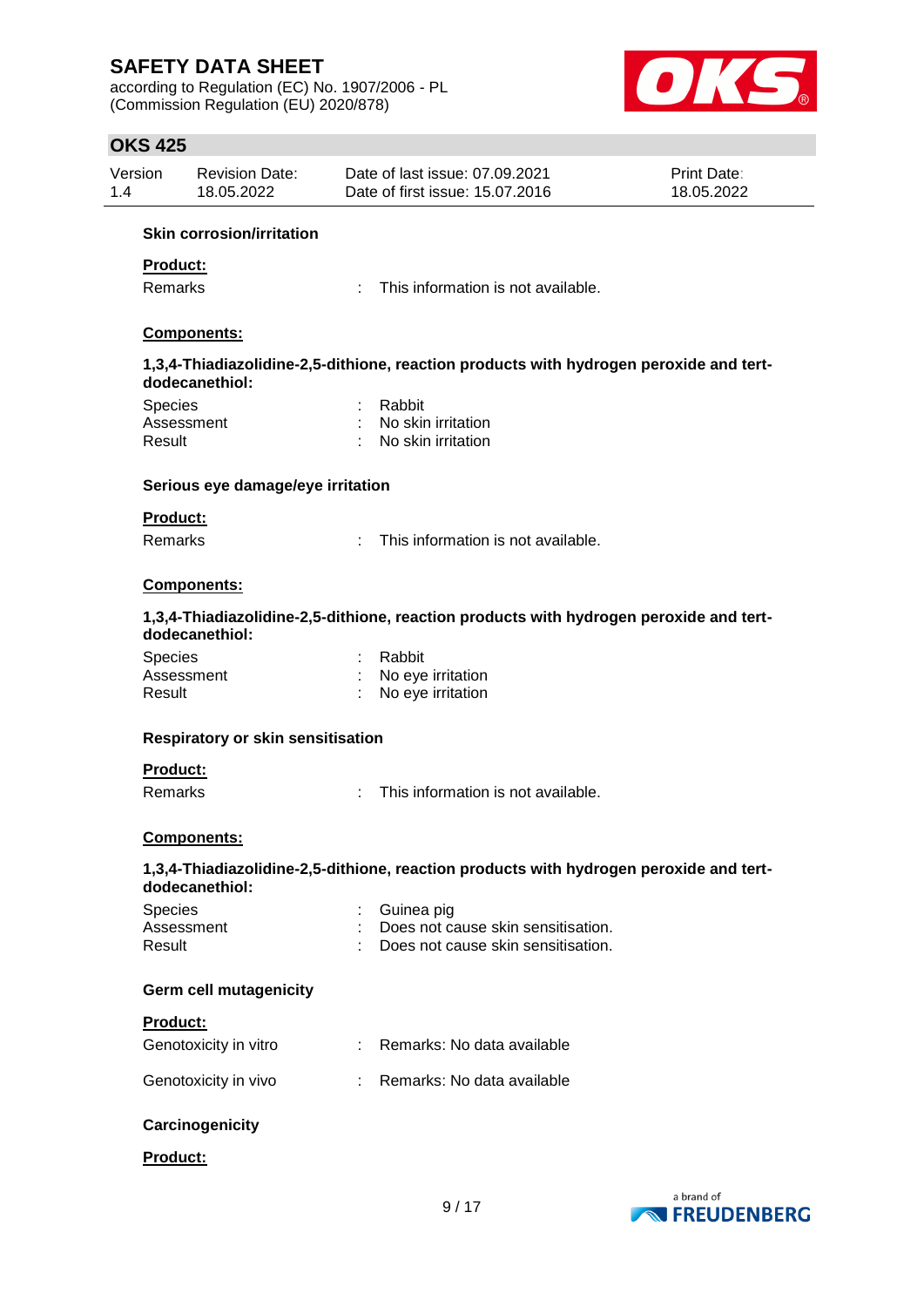according to Regulation (EC) No. 1907/2006 - PL (Commission Regulation (EU) 2020/878)



## **OKS 425**

| 1.4 | Version         | <b>Revision Date:</b><br>18.05.2022    |                           | Date of last issue: 07.09.2021<br>Date of first issue: 15.07.2016                                                                                                                                                                                                         | Print Date:<br>18.05.2022 |
|-----|-----------------|----------------------------------------|---------------------------|---------------------------------------------------------------------------------------------------------------------------------------------------------------------------------------------------------------------------------------------------------------------------|---------------------------|
|     | Remarks         |                                        | ÷                         | No data available                                                                                                                                                                                                                                                         |                           |
|     |                 | <b>Reproductive toxicity</b>           |                           |                                                                                                                                                                                                                                                                           |                           |
|     | <b>Product:</b> |                                        |                           |                                                                                                                                                                                                                                                                           |                           |
|     |                 | Effects on fertility                   |                           | Remarks: No data available                                                                                                                                                                                                                                                |                           |
|     | ment            | Effects on foetal develop-             | $\mathbb{R}^{\mathbb{Z}}$ | Remarks: No data available                                                                                                                                                                                                                                                |                           |
|     |                 | <b>Repeated dose toxicity</b>          |                           |                                                                                                                                                                                                                                                                           |                           |
|     | <b>Product:</b> |                                        |                           |                                                                                                                                                                                                                                                                           |                           |
|     | <b>Remarks</b>  |                                        |                           | This information is not available.                                                                                                                                                                                                                                        |                           |
|     |                 | <b>Aspiration toxicity</b>             |                           |                                                                                                                                                                                                                                                                           |                           |
|     | <b>Product:</b> |                                        |                           |                                                                                                                                                                                                                                                                           |                           |
|     |                 | This information is not available.     |                           |                                                                                                                                                                                                                                                                           |                           |
|     |                 | 11.2 Information on other hazards      |                           |                                                                                                                                                                                                                                                                           |                           |
|     |                 | <b>Endocrine disrupting properties</b> |                           |                                                                                                                                                                                                                                                                           |                           |
|     | Product:        |                                        |                           |                                                                                                                                                                                                                                                                           |                           |
|     | Assessment      |                                        |                           | The substance/mixture does not contain components consid-<br>ered to have endocrine disrupting properties according to<br>REACH Article 57(f) or Commission Delegated regulation<br>(EU) 2017/2100 or Commission Regulation (EU) 2018/605 at<br>levels of 0.1% or higher. |                           |
|     |                 | <b>Further information</b>             |                           |                                                                                                                                                                                                                                                                           |                           |
|     | <b>Product:</b> |                                        |                           |                                                                                                                                                                                                                                                                           |                           |
|     | <b>Remarks</b>  |                                        |                           | Information given is based on data on the components and<br>the toxicology of similar products.                                                                                                                                                                           |                           |

# **SECTION 12: Ecological information**

#### **12.1 Toxicity**

| <b>Product:</b>                                                                     |                              |
|-------------------------------------------------------------------------------------|------------------------------|
| Toxicity to fish                                                                    | : Remarks: No data available |
| Toxicity to daphnia and other : Remarks: No data available<br>aquatic invertebrates |                              |
| Toxicity to algae/aquatic                                                           | : Remarks: No data available |

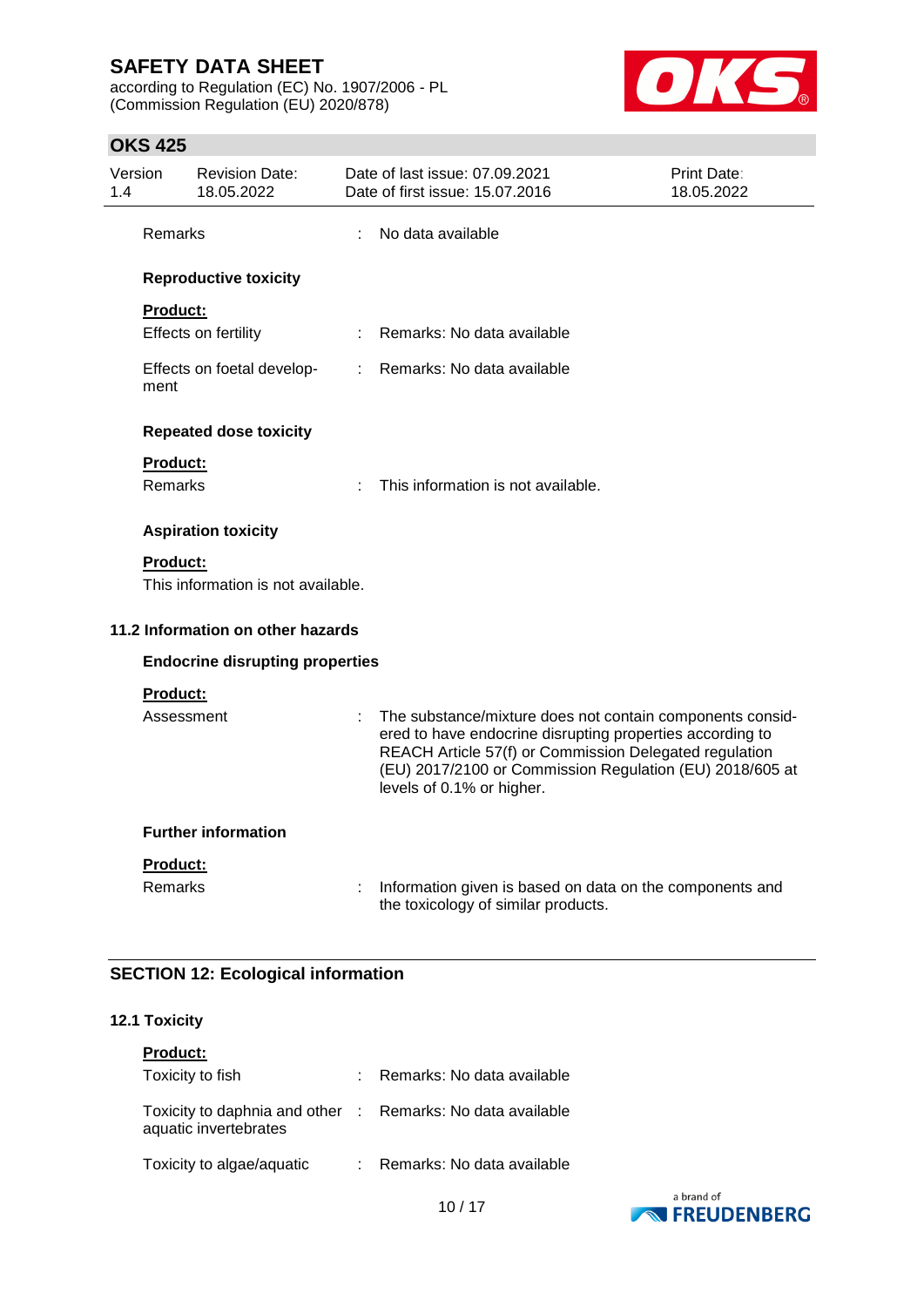according to Regulation (EC) No. 1907/2006 - PL (Commission Regulation (EU) 2020/878)



|     | <b>OKS 425</b>  |                                                          |                                                                                           |                           |
|-----|-----------------|----------------------------------------------------------|-------------------------------------------------------------------------------------------|---------------------------|
| 1.4 | Version         | <b>Revision Date:</b><br>18.05.2022                      | Date of last issue: 07.09.2021<br>Date of first issue: 15.07.2016                         | Print Date:<br>18.05.2022 |
|     | plants          |                                                          |                                                                                           |                           |
|     |                 | Toxicity to microorganisms                               | Remarks: No data available                                                                |                           |
|     |                 | Components:                                              |                                                                                           |                           |
|     |                 | dodecanethiol:                                           | 1,3,4-Thiadiazolidine-2,5-dithione, reaction products with hydrogen peroxide and tert-    |                           |
|     |                 | Toxicity to fish                                         | LC50 (Pimephales promelas (fathead minnow)): > 1.000 mg/l<br>Exposure time: 96 h          |                           |
|     |                 | Toxicity to daphnia and other :<br>aquatic invertebrates | EC50 (Daphnia magna (Water flea)): 41 mg/l<br>Exposure time: 48 h                         |                           |
|     | plants          | Toxicity to algae/aquatic                                | EC50 (Pseudokirchneriella subcapitata (microalgae)): > 100<br>mg/l<br>Exposure time: 72 h |                           |
|     |                 | Toxicity to microorganisms                               | EC50 (Pseudomonas putida): > 8.000 mg/l<br>Exposure time: 16 h                            |                           |
|     |                 | 12.2 Persistence and degradability                       |                                                                                           |                           |
|     | <b>Product:</b> |                                                          |                                                                                           |                           |
|     |                 | Biodegradability                                         | Remarks: No data available                                                                |                           |
|     | ity             |                                                          | Physico-chemical removabil- : Remarks: No data available                                  |                           |
|     |                 | Components:                                              |                                                                                           |                           |
|     |                 | dodecanethiol:                                           | 1,3,4-Thiadiazolidine-2,5-dithione, reaction products with hydrogen peroxide and tert-    |                           |
|     |                 | Biodegradability                                         | Result: Not rapidly biodegradable<br>Biodegradation: 0 %<br>Exposure time: 28 d           |                           |
|     |                 | 12.3 Bioaccumulative potential                           |                                                                                           |                           |

#### **Product:**

| <b>Bioaccumulation</b> | : Remarks: This mixture contains no substance considered to |
|------------------------|-------------------------------------------------------------|
|                        | be persistent, bioaccumulating and toxic (PBT).             |
|                        | This mixture contains no substance considered to be very    |
|                        | persistent and very bioaccumulating (vPvB).                 |

#### **Components:**

**1,3,4-Thiadiazolidine-2,5-dithione, reaction products with hydrogen peroxide and tertdodecanethiol:**

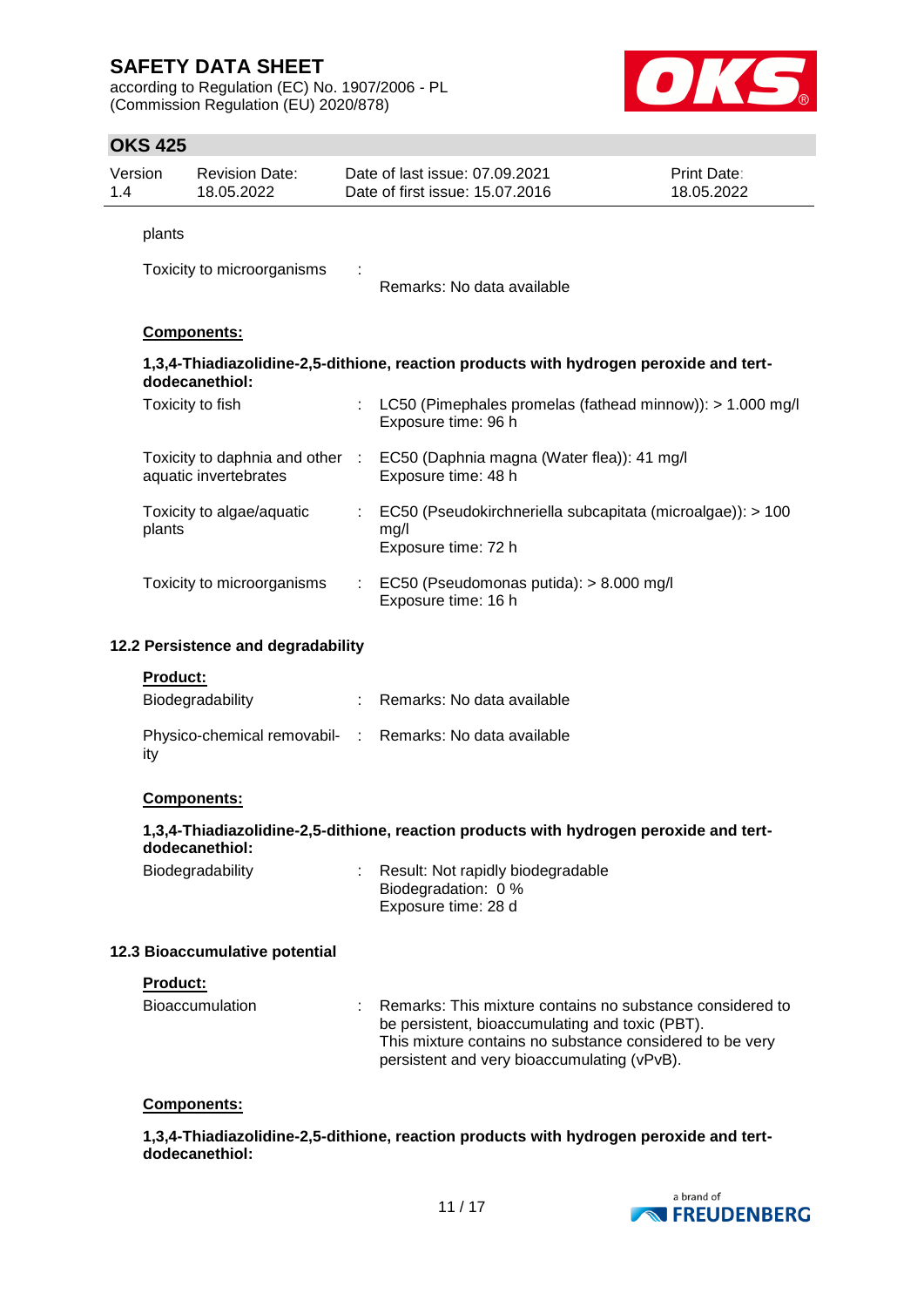according to Regulation (EC) No. 1907/2006 - PL (Commission Regulation (EU) 2020/878)



# **OKS 425**

| Version<br>1.4 |                 | <b>Revision Date:</b><br>18.05.2022                | Date of last issue: 07.09.2021<br>Date of first issue: 15.07.2016                                                                                                                                                                                                         | <b>Print Date:</b><br>18.05.2022 |
|----------------|-----------------|----------------------------------------------------|---------------------------------------------------------------------------------------------------------------------------------------------------------------------------------------------------------------------------------------------------------------------------|----------------------------------|
|                |                 | <b>Bioaccumulation</b>                             | Bioconcentration factor (BCF): 3,16                                                                                                                                                                                                                                       |                                  |
|                | octanol/water   | Partition coefficient: n-                          | log Pow: 8                                                                                                                                                                                                                                                                |                                  |
|                |                 | 12.4 Mobility in soil                              |                                                                                                                                                                                                                                                                           |                                  |
|                | <b>Product:</b> |                                                    |                                                                                                                                                                                                                                                                           |                                  |
|                | <b>Mobility</b> |                                                    | Remarks: No data available                                                                                                                                                                                                                                                |                                  |
|                |                 | Distribution among environ-<br>mental compartments | Remarks: No data available                                                                                                                                                                                                                                                |                                  |
|                |                 | 12.5 Results of PBT and vPvB assessment            |                                                                                                                                                                                                                                                                           |                                  |
|                | <b>Product:</b> |                                                    |                                                                                                                                                                                                                                                                           |                                  |
|                | Assessment      |                                                    | This substance/mixture contains no components considered<br>to be either persistent, bioaccumulative and toxic (PBT), or<br>very persistent and very bioaccumulative (vPvB) at levels of<br>0.1% or higher.                                                               |                                  |
|                |                 | 12.6 Endocrine disrupting properties               |                                                                                                                                                                                                                                                                           |                                  |
|                | <b>Product:</b> |                                                    |                                                                                                                                                                                                                                                                           |                                  |
|                | Assessment      |                                                    | The substance/mixture does not contain components consid-<br>ered to have endocrine disrupting properties according to<br>REACH Article 57(f) or Commission Delegated regulation<br>(EU) 2017/2100 or Commission Regulation (EU) 2018/605 at<br>levels of 0.1% or higher. |                                  |
|                |                 | 12.7 Other adverse effects                         |                                                                                                                                                                                                                                                                           |                                  |
|                | Product:        | Additional ecological infor-                       | No information on ecology is available.                                                                                                                                                                                                                                   |                                  |
|                | mation          |                                                    |                                                                                                                                                                                                                                                                           |                                  |
|                |                 | <b>SECTION 13: Disposal considerations</b>         |                                                                                                                                                                                                                                                                           |                                  |
|                |                 |                                                    |                                                                                                                                                                                                                                                                           |                                  |
|                |                 | 13.1 Waste treatment methods                       |                                                                                                                                                                                                                                                                           |                                  |
|                | Product         |                                                    | The product should not be allowed to enter drains, water<br>courses or the soil.                                                                                                                                                                                          |                                  |



Waste codes should be assigned by the user based on the

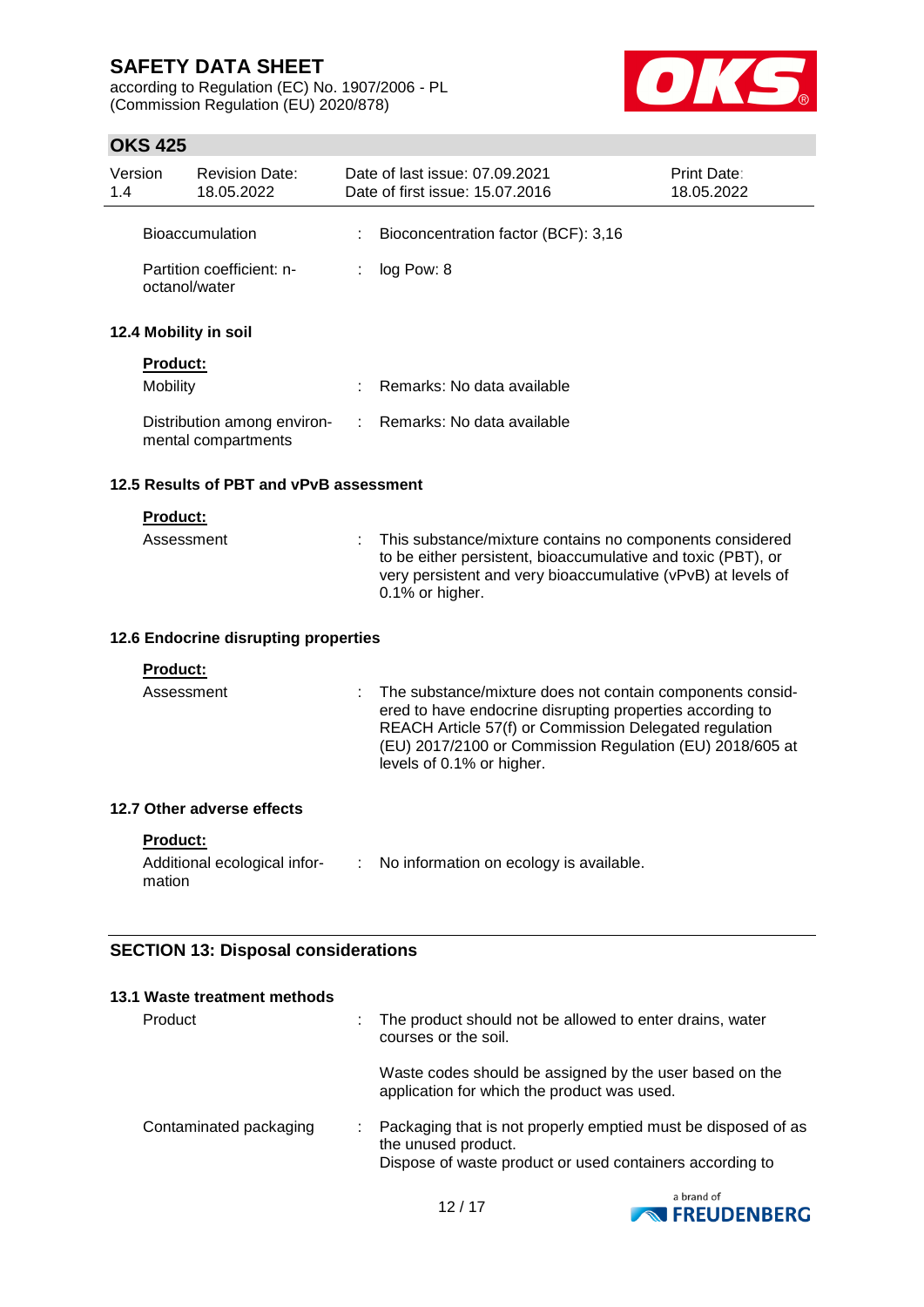according to Regulation (EC) No. 1907/2006 - PL (Commission Regulation (EU) 2020/878)



## **OKS 425**

| Version<br>1.4 | <b>Revision Date:</b><br>18.05.2022 | Date of last issue: 07.09.2021<br>Date of first issue: 15.07.2016                                                                        | <b>Print Date:</b><br>18.05.2022 |
|----------------|-------------------------------------|------------------------------------------------------------------------------------------------------------------------------------------|----------------------------------|
| Waste Code     |                                     | local regulations.<br>The following Waste Codes are only suggestions:<br>used product, unused product<br>12 01 12*, spent waxes and fats |                                  |
|                |                                     | uncleaned packagings<br>15 01 10, packaging containing residues of or contaminated<br>by hazardous substances                            |                                  |

### **SECTION 14: Transport information**

#### **14.1 UN number or ID number**

| <b>ADN</b>                      |   | Not regulated as a dangerous good |
|---------------------------------|---|-----------------------------------|
| <b>ADR</b>                      |   | Not regulated as a dangerous good |
| <b>RID</b>                      |   | Not regulated as a dangerous good |
| <b>IMDG</b>                     |   | Not regulated as a dangerous good |
| <b>IATA</b>                     |   | Not regulated as a dangerous good |
| 14.2 UN proper shipping name    |   |                                   |
| <b>ADN</b>                      |   | Not regulated as a dangerous good |
| <b>ADR</b>                      |   | Not regulated as a dangerous good |
| <b>RID</b>                      |   | Not regulated as a dangerous good |
| <b>IMDG</b>                     |   | Not regulated as a dangerous good |
| <b>IATA</b>                     |   | Not regulated as a dangerous good |
| 14.3 Transport hazard class(es) |   |                                   |
| <b>ADN</b>                      | t | Not regulated as a dangerous good |
| <b>ADR</b>                      |   | Not regulated as a dangerous good |
| <b>RID</b>                      |   | Not regulated as a dangerous good |
| <b>IMDG</b>                     |   | Not regulated as a dangerous good |
| <b>IATA</b>                     |   | Not regulated as a dangerous good |
| 14.4 Packing group              |   |                                   |
| <b>ADN</b>                      |   | Not regulated as a dangerous good |
| <b>ADR</b>                      |   | Not regulated as a dangerous good |
| <b>RID</b>                      |   | Not regulated as a dangerous good |
| <b>IMDG</b>                     |   | Not regulated as a dangerous good |
| <b>IATA (Cargo)</b>             |   | Not regulated as a dangerous good |

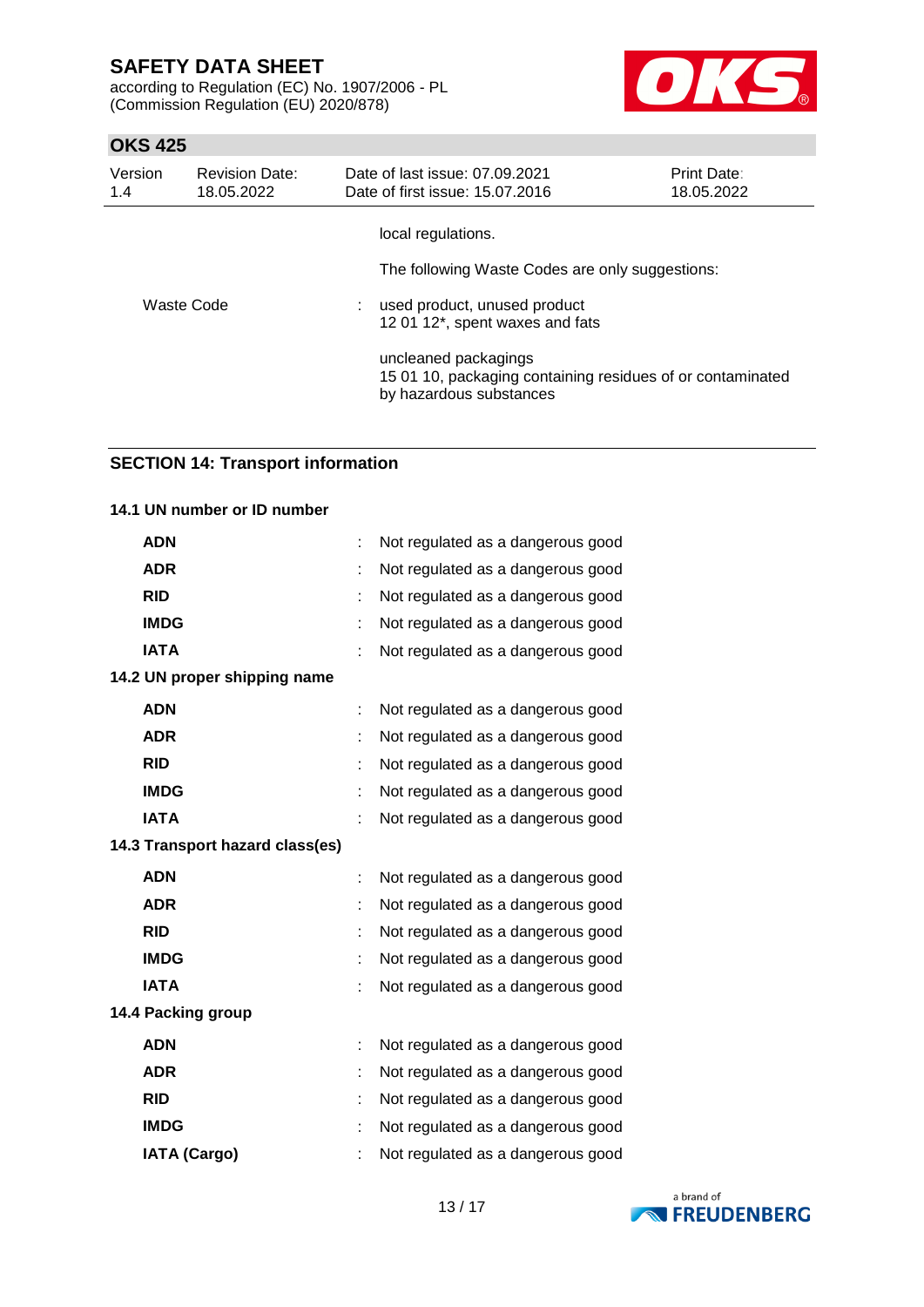according to Regulation (EC) No. 1907/2006 - PL (Commission Regulation (EU) 2020/878)



# **OKS 425**

| Version<br>1.4 | <b>Revision Date:</b><br>18.05.2022                   | Date of last issue: 07.09.2021<br>Date of first issue: 15.07.2016 | <b>Print Date:</b><br>18.05.2022 |
|----------------|-------------------------------------------------------|-------------------------------------------------------------------|----------------------------------|
|                | <b>IATA (Passenger)</b><br>14.5 Environmental hazards | Not regulated as a dangerous good                                 |                                  |
| <b>ADN</b>     |                                                       | Not regulated as a dangerous good                                 |                                  |
| <b>ADR</b>     |                                                       | Not regulated as a dangerous good                                 |                                  |
| <b>RID</b>     |                                                       | Not regulated as a dangerous good                                 |                                  |
| <b>IMDG</b>    |                                                       | Not regulated as a dangerous good                                 |                                  |
|                | 14.6 Special precautions for user<br>Not applicable   |                                                                   |                                  |

### **14.7 Maritime transport in bulk according to IMO instruments**

Remarks : Not applicable for product as supplied.

### **SECTION 15: Regulatory information**

## **15.1 Safety, health and environmental regulations/legislation specific for the substance or mixture**

| REACH - Restrictions on the manufacture, placing on<br>the market and use of certain dangerous substances,<br>mixtures and articles (Annex XVII)                     | Not applicable                                                                                                                       |  |
|----------------------------------------------------------------------------------------------------------------------------------------------------------------------|--------------------------------------------------------------------------------------------------------------------------------------|--|
| REACH - Candidate List of Substances of Very High<br>Concern for Authorisation (Article 59).<br>(EU SVHC)                                                            | This product does not contain sub-<br>t.<br>stances of very high concern (Regu-<br>lation (EC) No 1907/2006 (REACH),<br>Article 57). |  |
| REACH - List of substances subject to authorisation<br>(Annex XIV)<br>(EU. REACH-Annex XIV)                                                                          | Not applicable                                                                                                                       |  |
| Regulation (EC) No 1005/2009 on substances that de-<br>plete the ozone layer<br>(EC 1005/2009)                                                                       | Not applicable<br>÷                                                                                                                  |  |
| Regulation (EU) 2019/1021 on persistent organic pollu-<br>tants (recast)<br>(EU POP)                                                                                 | Not applicable<br>÷                                                                                                                  |  |
| Regulation (EC) No 649/2012 of the European Parlia-<br>ment and the Council concerning the export and import<br>of dangerous chemicals<br>(EU PIC)                   | Not applicable<br>÷                                                                                                                  |  |
| Seveso III: Directive 2012/18/EU of the European :<br>Parliament and of the Council on the control of<br>major-accident hazards involving dangerous sub-<br>stances. | Not applicable                                                                                                                       |  |

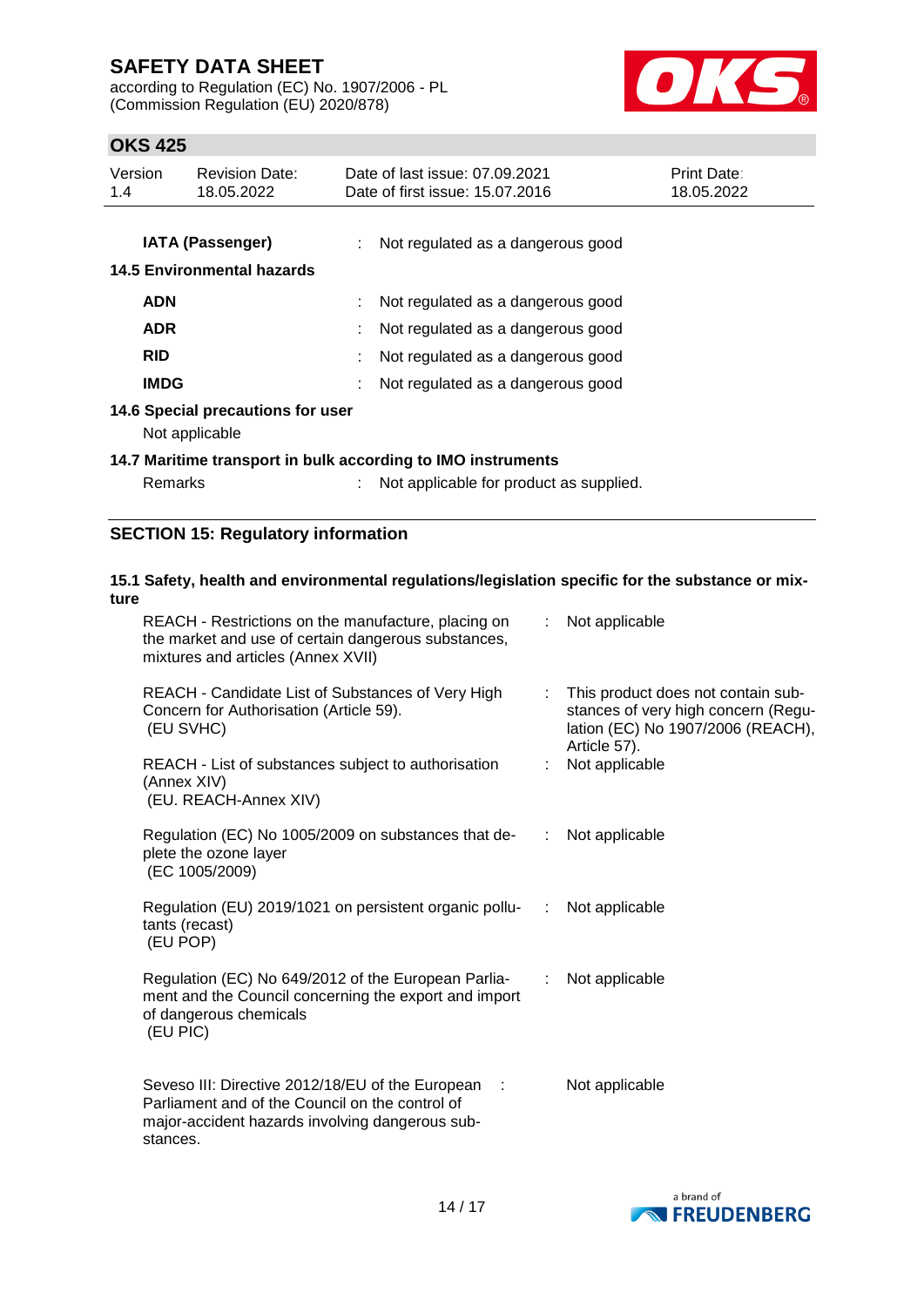according to Regulation (EC) No. 1907/2006 - PL (Commission Regulation (EU) 2020/878)



# **OKS 425**

| Version | Revision Date: | Date of last issue: 07.09.2021  | <b>Print Date:</b> |
|---------|----------------|---------------------------------|--------------------|
| 1.4     | 18.05.2022     | Date of first issue: 15.07.2016 | 18.05.2022         |

Volatile organic compounds : Directive 2010/75/EU of 24 November 2010 on industrial emissions (integrated pollution prevention and control) Not applicable

#### **Other regulations:**

Act of 25 February 2011 on chemical substances and their mixtures (i.e. Journal of Laws of 2019, No. 0, item 1225)

Regulation (EC) No 1272/2008 of the European Parliament and of the Council of 16 December 2008 on classification, labelling and packaging of substances and mixtures, amending and repealing Directives 67/548/EEC and 1999/45/EC, and amending Regulation (EC) No 1907/2006 (Official Journal of the European Union L 353 from 31.12.2008) with further adaptation to technical progress (ATP).

Regulation (EC) No 1907/2006 of the European Parliament and of the Council of 18 December 2006 concerning the Registration, Evaluation, Authorisation and Restriction of Chemicals (REACH), establishing a European Chemicals Agency, amending Directive 1999/45/EC and repealing Council Regulation (EEC) No 793/93 and Commission Regulation (EC) No 1488/94 as well as Council Directive 76/769/EEC and Commission Directives 91/155/EEC, 93/67/EEC, 93/105/EC and 2000/21/EC (Official Journal of the European Union L 396 from 30.12.2006, as amended).

Commission Regulation (EU) 2020/878

Ordinance of the Minister of Health of 10 August 2012 concerning the criteria and procedure of classification of chemical substances and their mixtures (consolidated text Dz. U. of 2015., pos. 208).

Ordinance of the Minister of Economy, Labour and Social Policy of 21st December 2005 concerning the basic requirements for personal protective equipment (Dz. U. Nr. 259, item 2173). Ordinance of the Minister of Labour and Social Policy of 12 June 2018 concerning the highest allowable concentrations and levels of the agents harmful for health in the workplace (Dz.U 2018 pos 1286, with later amendments).

Ordinance of the Minister of Health of 2nd February 2011 concerning tests and measurement of agents harmful for health in the workplace (Dz. U. Nr. 33, item 166 wraz z późn. zm.). Ordinance of the Minister of Health of 30th December 2004 on the health and safety of workers related to chemical agents at work (Dz. U. from 2005, Nr. 11, item 86, as amended).

Act of 14 December 2012. on Waste (Journal of Laws of 2013. pos. 21, as amended). Act of 13 June 2013. On packaging and packaging waste Journal. U. of 2013. Item. 888, as amended).

Ordinance of the Minister of Climate of 2nd January 2020 on Waste Catalog (Dz. U. 2020 item 10).

Ordinance of the Minister of Environment on the requirements for carrying out the process of thermal treatment of waste and how to deal with waste produced in the process. (Dz. U. of 2016., Pos. 108)

Act of 19 August 2011 on transport of dangerous goods (Dz. U. Nr. 227, item 1367, as amended).

Government Statement of 18 February 2019 on enforcing of changes Annexes A and B of Agreement concerning international transport of dangerous goods by road (ADR) (Dz. U. 2019, item 769).

Ordinance of the Minister of Health of 20th April 2012 concerning labeling of containers of dangerous substances and dangerous mixtures and some mixtures ((consolidated text) Dz. U. z 2015 nr. 0 poz. 450).

Ordinance of the Minister of Health of 11th June 2012 concerning categories of dangerous substances and dangerous mixtures for which containers must be fitted with child-resistant fastenings and a tactile warning of danger (Dz. U. from 2012, item 688 as amended).

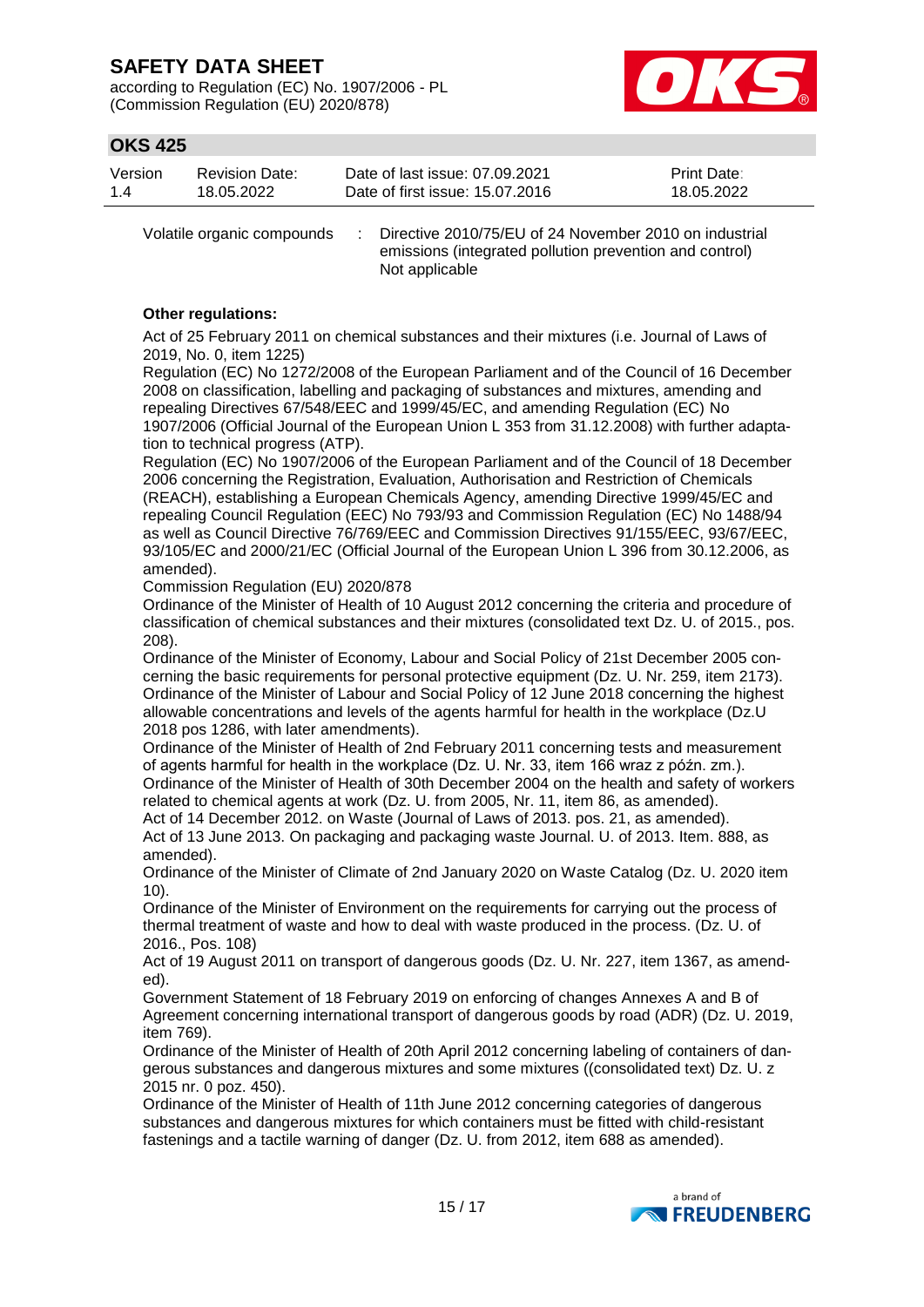according to Regulation (EC) No. 1907/2006 - PL (Commission Regulation (EU) 2020/878)



# **OKS 425**

| Version | <b>Revision Date:</b> | Date of last issue: 07.09.2021  | <b>Print Date:</b> |
|---------|-----------------------|---------------------------------|--------------------|
| 1.4     | 18.05.2022            | Date of first issue: 15.07.2016 | 18.05.2022         |

#### **15.2 Chemical safety assessment**

This information is not available.

## **SECTION 16: Other information**

#### **Full text of H-Statements**

H412 : Harmful to aquatic life with long lasting effects.

#### **Full text of other abbreviations**

ADN - European Agreement concerning the International Carriage of Dangerous Goods by Inland Waterways; ADR - Agreement concerning the International Carriage of Dangerous Goods by Road; AIIC - Australian Inventory of Industrial Chemicals; ASTM - American Society for the Testing of Materials; bw - Body weight; CLP - Classification Labelling Packaging Regulation; Regulation (EC) No 1272/2008; CMR - Carcinogen, Mutagen or Reproductive Toxicant; DIN - Standard of the German Institute for Standardisation; DSL - Domestic Substances List (Canada); ECHA - European Chemicals Agency; EC-Number - European Community number; ECx - Concentration associated with x% response; ELx - Loading rate associated with x% response; EmS - Emergency Schedule; ENCS - Existing and New Chemical Substances (Japan); ErCx - Concentration associated with x% growth rate response; GHS - Globally Harmonized System; GLP - Good Laboratory Practice; IARC - International Agency for Research on Cancer; IATA - International Air Transport Association; IBC - International Code for the Construction and Equipment of Ships carrying Dangerous Chemicals in Bulk; IC50 - Half maximal inhibitory concentration; ICAO - International Civil Aviation Organization; IECSC - Inventory of Existing Chemical Substances in China; IMDG - International Maritime Dangerous Goods; IMO - International Maritime Organization; ISHL - Industrial Safety and Health Law (Japan); ISO - International Organisation for Standardization; KECI - Korea Existing Chemicals Inventory; LC50 - Lethal Concentration to 50 % of a test population; LD50 - Lethal Dose to 50% of a test population (Median Lethal Dose); MARPOL - International Convention for the Prevention of Pollution from Ships; n.o.s. - Not Otherwise Specified; NO(A)EC - No Observed (Adverse) Effect Concentration; NO(A)EL - No Observed (Adverse) Effect Level; NOELR - No Observable Effect Loading Rate; NZIoC - New Zealand Inventory of Chemicals; OECD - Organization for Economic Co-operation and Development; OPPTS - Office of Chemical Safety and Pollution Prevention; PBT - Persistent, Bioaccumulative and Toxic substance; PICCS - Philippines Inventory of Chemicals and Chemical Substances; (Q)SAR - (Quantitative) Structure Activity Relationship; REACH - Regulation (EC) No 1907/2006 of the European Parliament and of the Council concerning the Registration, Evaluation, Authorisation and Restriction of Chemicals; RID - Regulations concerning the International Carriage of Dangerous Goods by Rail; SADT - Self-Accelerating Decomposition Temperature; SDS - Safety Data Sheet; SVHC - Substance of Very High Concern; TCSI - Taiwan Chemical Substance Inventory; TECI - Thailand Existing Chemicals Inventory; TRGS - Technical Rule for Hazardous Substances; TSCA - Toxic Substances Control Act (United States); UN - United Nations; vPvB - Very Persistent and Very Bioaccumulative

### **Further information**

This safety data sheet applies only to products as originally packed and labelled. The information contained therein may not be reproduced or modified without our express written permission. Any forwarding of this document is only permitted to the extent required by law. Any further, in particular public, dissemination of the safety data sheet (e.g. as a document for download from the Internet) is not permitted without our express written consent. We provide our customers with